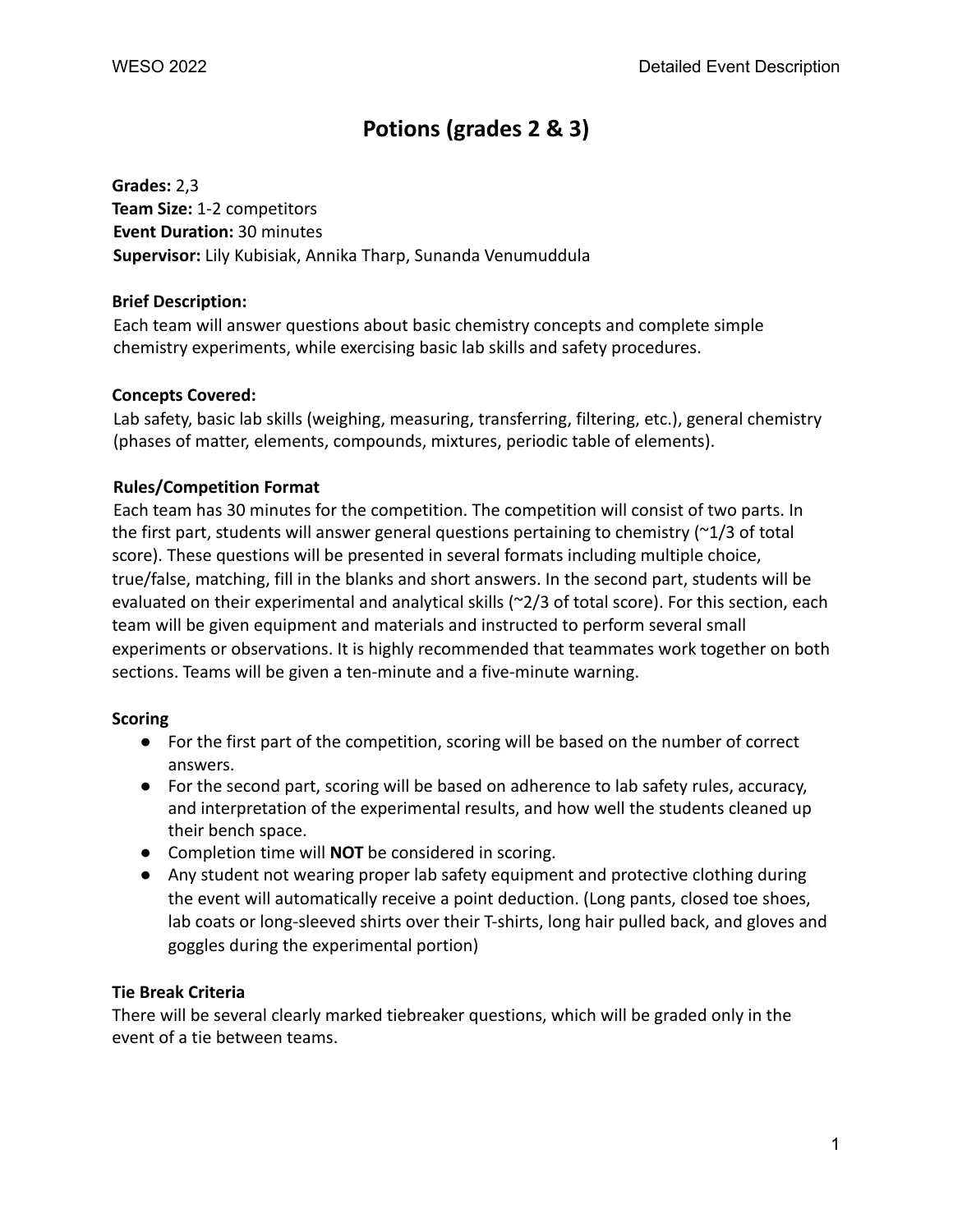#### **Materials Distributed by WESO**

New chemistry lab kits were provided to all new and returning schools a few years ago. Please make sure you locate your kit and check that it is complete. A list of kit contents is below. Students will be expected to be familiar with all items in the kit. For 2022, WESO will replenish some consumable items for all schools. All necessary supplies will be provided by WESO for the competition day.

|                | <b>WESO Potions Kit Contents</b>                                 | Per school since 2015 |
|----------------|------------------------------------------------------------------|-----------------------|
| $\mathbf{1}$   | Polypropylene Beakers, 250ml                                     | $\overline{2}$        |
| $\overline{2}$ | Flask, Erlenmeyer, 250ml                                         | $\mathbf{1}$          |
| 3              | Polypropylene graduated cylinders, 50ml                          | $\overline{2}$        |
| 4              | Polypropylene graduated cylinders, 250ml                         | $\overline{2}$        |
| 5              | Weighing dishes                                                  | 100                   |
| 6              | Spatulas                                                         | 50                    |
| 7              | Transfer pipets                                                  | 25                    |
| 8              | Gloves, small                                                    | 1 box                 |
| 9              | Gloves, extra-small                                              | 1 box                 |
| 10             | pH indicator strips, 0-14 scale                                  | 100 strips            |
| 11             | Funnel                                                           | $\mathbf{1}$          |
| 12             | <b>Glass Rods</b>                                                | $\overline{2}$        |
| 13             | Filter paper                                                     | 100 sheets            |
| 14             | Plastic rack for 13mm diameter tubes                             | 1                     |
| 15             | Polypropylene tubes, 13 X 100m                                   | 20                    |
| 16             | Safety goggles, small                                            | 4                     |
| 17             | 50 ml tubes with Styrofoam rack, 25/rack                         | 1                     |
| 18             | Container for storing                                            | 1                     |
|                |                                                                  | Per school since 2019 |
| 19             | Forensics: Ink pad                                               | 1                     |
| 20             | Forensics: Chromatography paper strips                           | 50                    |
| 21             | Forensics: Iodine solution, 50ml                                 | $\mathbf{1}$          |
|                |                                                                  |                       |
| <b>Notes</b>   | Popsicle sticks can be used as stirrers instead of glass rods    |                       |
|                | Coffee filters can be used instead of standard filter<br>papers. |                       |
|                | Forensics Items will not be used in WESO 2022.                   |                       |

## **Additional Materials Useful for Practices**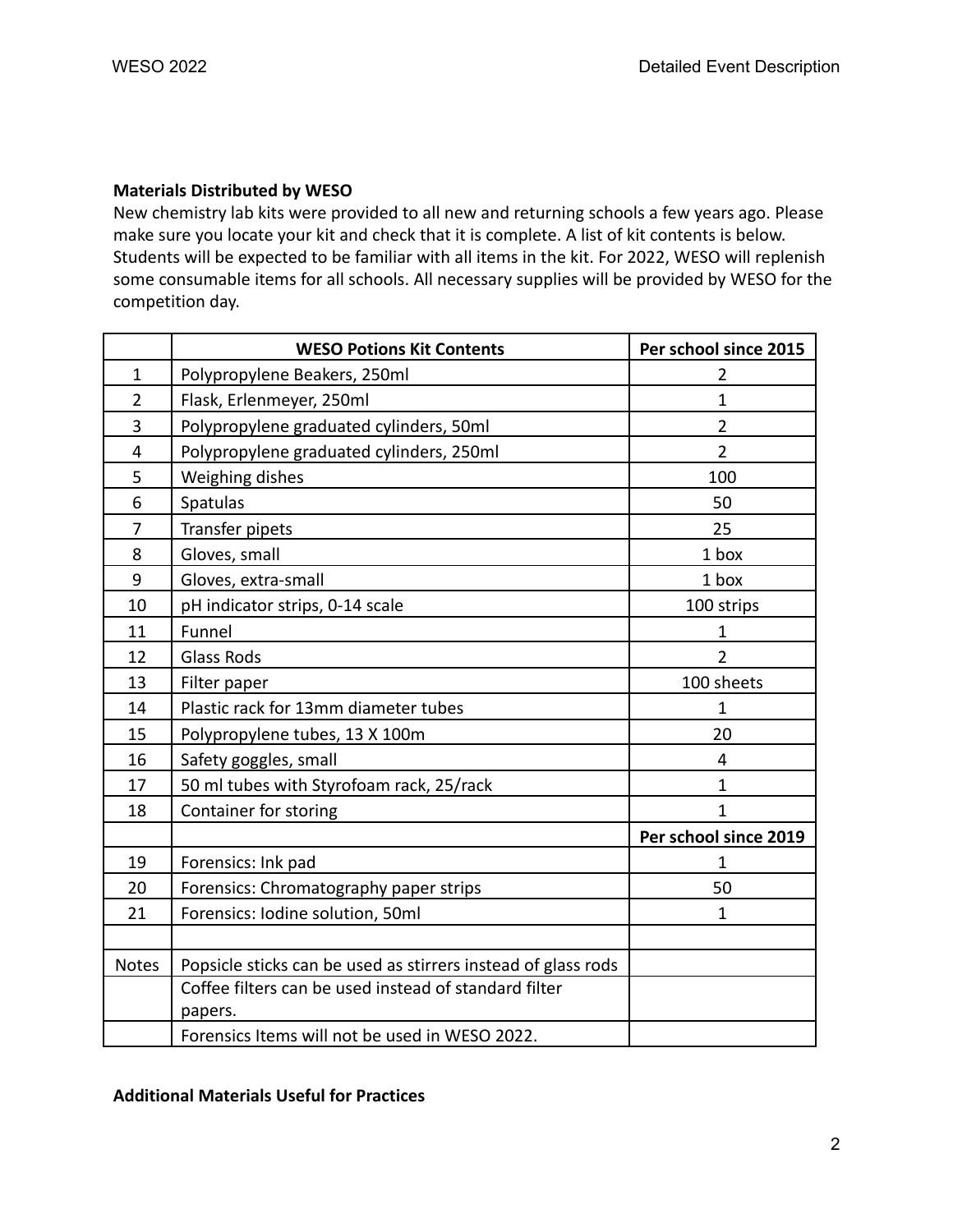The school is responsible for providing a balance for their coaching sessions.

#### **Materials to be Brought to Competition**

- Wear protective clothing (lab coats, long pants, close toed shoes, gloves, and safety goggles/glasses).
- Gloves will be supplied by WESO for the test.
- It is recommended that students get their own safety goggles from the school kit that we have provided (if needed, WESO can provide too).

## **Study Guide**

Students are expected to know the following: Safety rules:

- Do not experiment on your own always have an adult nearby.
- Read and follow all directions for your activity and use materials carefully. Read all warning labels on all materials being used.
- Wear protective clothing (lab coats, long pants, close toed shoes, gloves, and safety goggles/glasses).
- Long hair must be pulled back.
- When finished, clean up and dispose of all materials properly.
- Wash your hands after the activity.
- Never taste or directly smell any reagents.
- Keep materials away from your eyes.
- Never use any lab containers for food storage.
- Never eat or drink while conducting an experiment.
- Never play around/near chemicals.

Basic chemistry facts: Only the topics listed below will be on the test. A good reference site is [www.chem4kids.com](http://www.chem4kids.com) (excellent quizzes on this site). But please note that some concepts have been covered in more depth than we expect Grades 2,3 students to know for this event.

- States of Matter: solid, liquid, gas
	- o Do **NOT** need to know about plasmas and Bose-Einstein condensates
- Properties of solids, liquids, gasses
	- o Need to know the basic concepts of volume and density
- Transitions between phases: melting/freezing, evaporation/condensation
- Structure of matter: atoms, elements, molecules, compounds
- Physical vs. Chemical Properties and Changes
- Mixtures: Types of Mixtures (homogeneous, heterogeneous)
	- o Homogeneous: solutions
	- o Heterogeneous: suspensions
	- o Solutions: solutes, solvents
- Periodic table of elements: ( A very simple version. Do not memorize! Students will be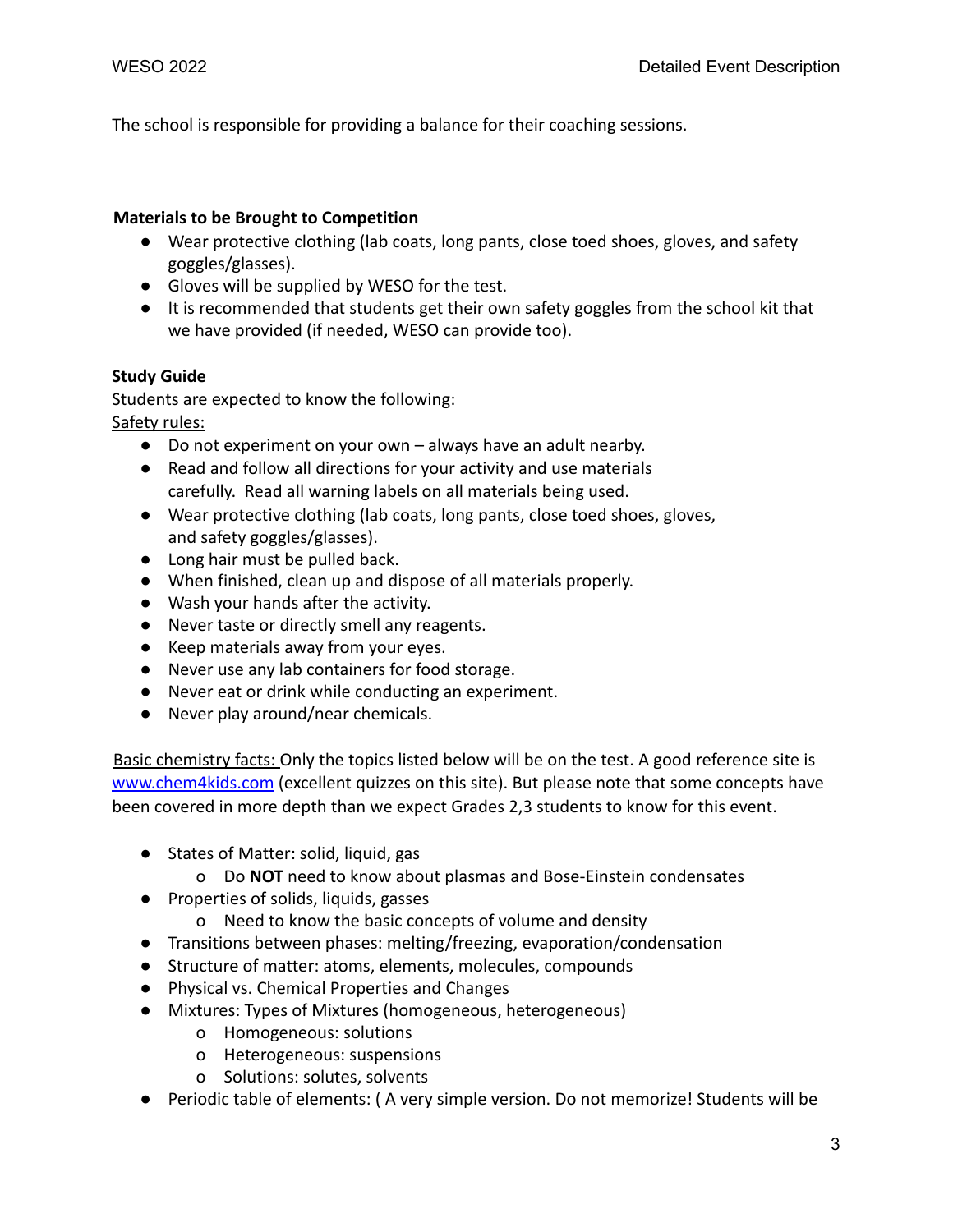given a table)

- o Basic organization and information represented, understand the rationale behind periods and groups
- o General Understanding (very basic) of characteristics of the families: Metals, Nonmetals, and Metalloids in periodic table
- o Basic elements:
	- Grade-2: Hydrogen, Oxygen
	- General Characteristics (basic) of these elements, where you would commonly find the element, physical state at room temperature, its pure form (solid, liquid, gas)

# Additional Topics for Grade-3 only:

Law of Conservation of Matter/Mass Basic Elements: Nitrogen, Carbon (besides Hydrogen, Oxygen)

# Basic chemistry skills:

- Use of the metric system: liquids, weight
- Identification and appropriate use of glassware and all components of the Potions Kit provided to the school
- Weigh out powders using electronic balance.
- Measure liquid volumes using graduated cylinders.
- Pour liquids into narrow-mouthed containers (with using a funnel; practice with water).
- Use a pipet/dropper to measure and transfer small amounts of liquid.
- Filter solutions using funnel and paper filters.
- The only heat source to be used will be hot tap water.
- Record observations of powders by examining their physical or chemical properties. (For example: using solubility and/or color to distinguish starch from salt from baking soda).
- Record observations of liquids by examining their physical or chemical properties (viscosity, color).

# **Additional Resources:**

Please use any material that you can find on the web/library that is appropriate for upper elementary to middle school. Some useful websites are listed below (activities are suitable for getting familiar with basic facts and chemistry techniques). Please note that some concepts have been covered in more depth than we expect and not all of the following may apply to all grades:

- What's [Matter?](https://youtu.be/ELchwUIlWa8) Crash Course Kids #3.1
- <https://quizlet.com/526343157/basic-equipment-identification-chemistry-flash-cards/> (identification of labware and equipment – not all apply)
- http://www.sciencegeek.net/Chemistry/taters/labequipment.htm (identification of labware and equipment – not all apply)